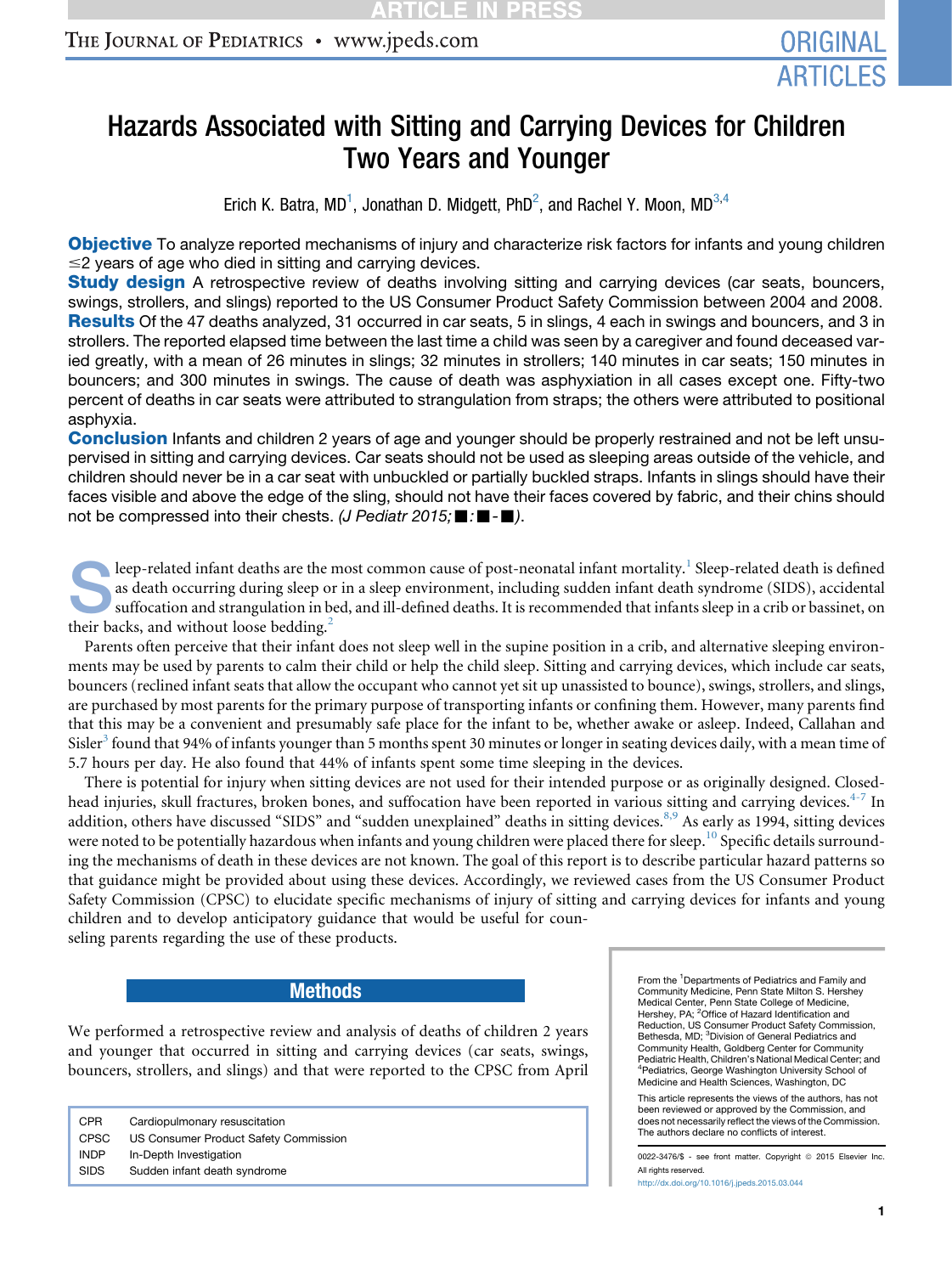| Table I. Hazards of sitting and carrying devices for children 2 years and younger (gender and age ranges for each device) |     |             |        |                |                        |                          |                            |                |  |  |
|---------------------------------------------------------------------------------------------------------------------------|-----|-------------|--------|----------------|------------------------|--------------------------|----------------------------|----------------|--|--|
| <b>Device</b>                                                                                                             | No. | <b>Male</b> | Female | <b>Unknown</b> | % of total<br>in study | Mean age<br>at death, mo | Median age<br>at death, mo | Age<br>range   |  |  |
| Car seats                                                                                                                 | 31  | 14          | 16     |                | 66                     | 9.7                      |                            | 1-24 mo        |  |  |
| Slings                                                                                                                    |     |             |        |                |                        |                          |                            | 10 $d$ to 5 mo |  |  |
| Swings                                                                                                                    |     |             |        |                |                        | 3.6                      | 2.9                        | 18 d to 8 mo   |  |  |
| <b>Bouncers</b>                                                                                                           |     |             |        |                |                        | 2.5                      | 2.5                        | $2-3$ mo       |  |  |
| <b>Strollers</b>                                                                                                          |     |             |        |                |                        | 5.7                      |                            | $2-8$ mo       |  |  |
| Total                                                                                                                     | 47  | 25          | 21     |                |                        | 7.5                      |                            |                |  |  |

2004 to December 2008. Data were obtained through a Freedom of Information Act request to the CPSC. CPSC staff searched the following CPSC databases: the In-Depth Investigation (INDP) file, the Injury or Potential Injury Incident file, and the Death Certificate file. Reporting to the CPSC is voluntary and can be done by anyone, including consumers, medical examiners, retailers, health care personnel, and emergency personnel. Two of the databases (Injury or Potential Injury Incident and Death Certificate) contain information from death certificates and reports from medical examiners, coroners, emergency personnel, and media.<sup>[11](#page-4-0)</sup> In addition, based on reports in these 2 databases, the CPSC conducts INDPs, which include interviews with family members, witnesses, and other local officials about specific cases; the investigation reports are housed in the third database, the INDP. INDPs are assigned by CPSC staff on an asneeded basis depending on resources and the discretion of multidisciplinary teams tasked with reviewing incident information and, as such, do not represent any systematic sampling of the data coming into the agency and cannot be used for statistical purposes. The cause of death determination was abstracted from the reports.

### **Results**

We analyzed records for 47 deaths associated with sitting and carrying devices for infants and children 2 years and younger. The records received included 22 CPSC INDPs. Two-thirds (31, 66%) of the cases occurred in car seats. The remainder of the cases occurred in slings (5, 11%), swings (4, 9%), bouncers  $(4, 9\%)$ , and strollers  $(3, 6\%)$  (Table I).

The "elapsed time" is defined as the time between when the infant was discovered and when last seen alive (when available from the records) and is summarized in Table II. The

| Table II. Hazards of sitting and carrying devices for |  |  |  |  |  |  |  |
|-------------------------------------------------------|--|--|--|--|--|--|--|
| children 2 years and younger (mean and median elapsed |  |  |  |  |  |  |  |
| time)                                                 |  |  |  |  |  |  |  |

| <b>Device</b>    | No. cases with Mean elapsed<br>elapsed time | time     | <b>Median elapsed</b><br>time | Range      |
|------------------|---------------------------------------------|----------|-------------------------------|------------|
| Car seats        | 10                                          | 2.3h     | 55 min                        | 4 min-11 h |
| Slings           |                                             | $26$ min | $18$ min                      | 10-60 min  |
| Swings           | 4                                           | 5 h      | 5 h                           | $1-9h$     |
| <b>Bouncers</b>  | 3                                           | 2.5h     | 2 h                           | $1.5 - 4h$ |
| <b>Strollers</b> | 3                                           | $32$ min | 30 min                        | 5-60 min   |

elapsed time is recorded from the reports, as described by the investigators or witnesses. The elapsed time for all devices ranged from 4 minutes to 11 hours, with both of these extremes associated with car seats. The case that was 4 minutes was for a 22-month-old girl whose mother had left the room; it was unclear whether a 3-year-old sibling partially unbuckled the car seat restraint during that time.

Twenty-seven cases had information about why the child was placed in a device. Of these, 17 documented that the child was placed in the device with the intention of having the child fall asleep, 5 cases involved children being placed in car seats to travel, 4 stated the reason was to contain the child, and in one case a child died while playing with other children after she crawled into the car seat that subsequently flipped over.

With regards to deaths that occurred in the slings, none were reported to have occurred during breastfeeding. In one case, the infant was nursing and then the mother noticed that he had stopped suckling and apparently had fallen asleep. Ten minutes later she found him lifeless.

The cause of death was asphyxiation (positional asphyxia or strangulation) for 46 of the 47 cases. All deaths in slings, bouncers, and strollers were attributed to positional asphyxia. Fifty-two percent of deaths associated with car seats were attributed to strangulation from straps, and the other 48% were attributed to positional asphyxia. Three of the 4 deaths in swings were attributed to positional asphyxia, and 1 had an unclear cause of death. In that case, premature twins were placed in a swing, which was found tipped over, with the deceased twin under the other twin.

The location of death was listed as a home for 100% of the deaths associated with bouncers and swings. Two of the 3 stroller deaths occurred in a home, and 1 occurred at a workplace. Of the sling deaths, 2 occurred in a home, 1 in a church, and 1 in another public setting, with one case not listing where the death occurred. Of the 31 deaths associated with car seats, 18 cases documented location, with 16 of those outside of the car (13 in a home, 3 in a daycare) and 2 in the car.

Four of the devices (car seats, swings, bouncers, and strollers) in the study have restraints/straps. Of the 42 cases involving these devices, 15 listed whether the straps were present and whether they were being used properly at the time of death. Ten car seat cases and three stroller cases described improper use of the restraints/straps. One swing and one bouncer case noted that the straps were used properly. Seven devices were found in a position that is different from their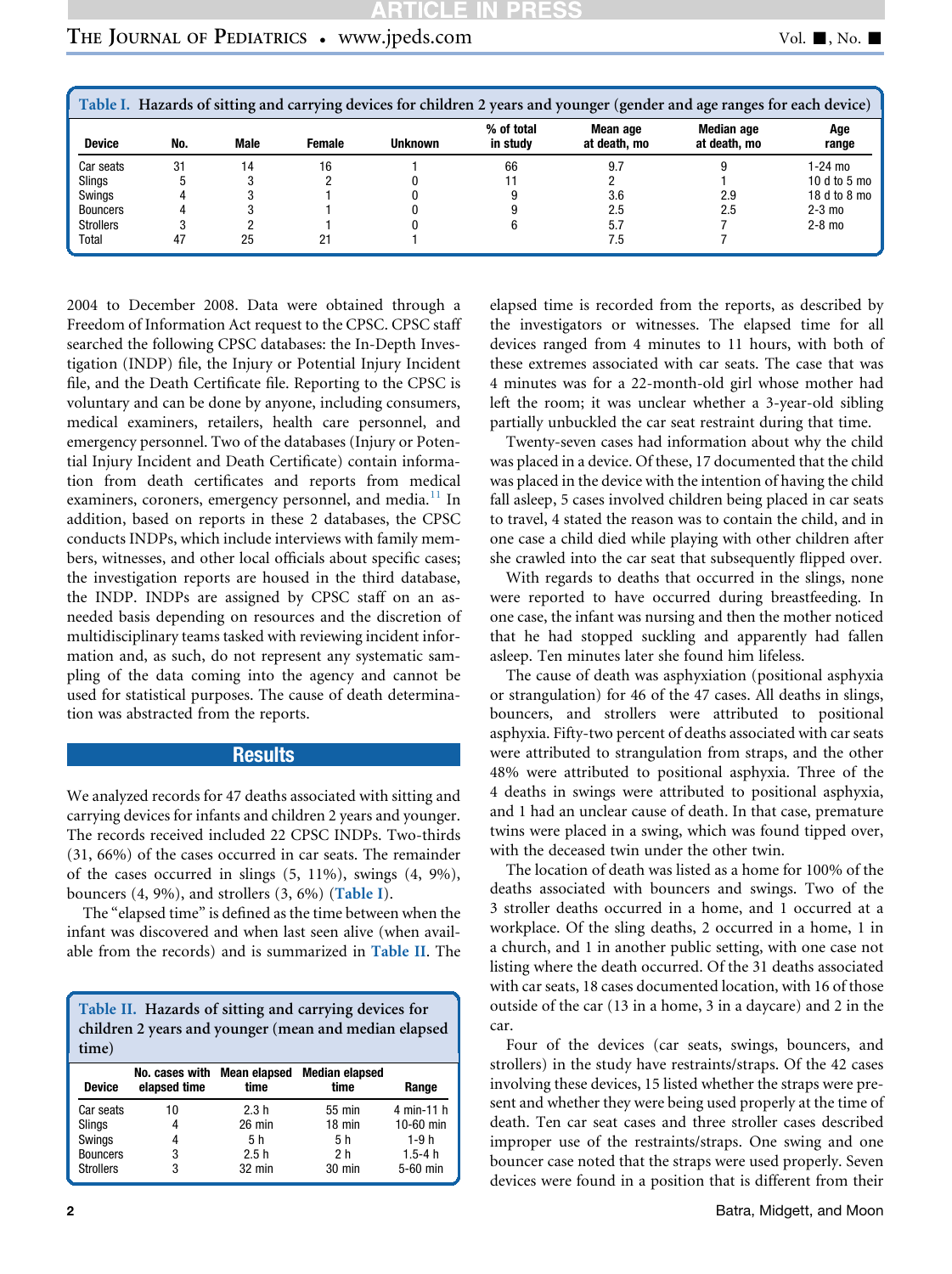expected use. Five car seats were found on top of the child; 2 of these events occurred on beds. One swing folded in on itself, and 1 swing that had 2 twins in it tipped over.

The illustrative cases to follow describe situations that may have contributed to the mechanism of death.

#### **Car Seats**

Case 1. An 11-month-old boy was placed with a bottle in a car seat for a nap at a home day care center. He was covered with a fleece blanket. The chest buckles were secured, but the lower buckles were unsecured. One hour and 20 minutes later, the child care provider went into the room to check on the child. She saw that he had slipped down in his car seat, such that at least one strap was up against his neck, his color was pale, and he was gasping for breath. EMS was called and the victim was transported to a hospital, where he was declared dead.

Case 2. An 8-month-old girl was placed in a car seat with 3 blankets and 1 infant pillow. Safety restraints were not used. The car seat was placed in a crib. The infant's neck became caught between the edge of the car seat and the attached folded sunshade. She was transported to a hospital, where she died 2 days later.

Case 3. A mother was attending a breastfeeding class with her 26-day-old son. She was wearing a cloth baby sling that was placed like a sash across her chest. The child was breastfeeding inside the sling. The child stopped nursing and was believed to have fallen asleep. Approximately 10 minutes, later the mother noticed that her son was unresponsive. Cardiopulmonary resuscitation (CPR) was initiated. The child was transported to a hospital and pronounced dead.

Case 4. After being fed, an 18-day-old boy was placed to sleep with 2 blankets in a portable infant swing. When the victim's mother awoke an hour later, she discovered that he was not breathing. CPR was initiated, but he was pronounced dead at a hospital. It is unknown whether restraint straps were used.

#### **Bouncers**

**Case 5.** A 3-month-old boy was placed for sleep on his back in a bouncer. The father buckled the infant into the seat with the restraint belt and placed a blanket on him up to his waist. Ninety minutes later, the father found the victim face down and unresponsive, with his neck over the top of the bouncer. 911 was called and CPR started; the baby was pronounced dead at the scene. The detective related that the victim had apparently rolled over and pushed up to the top of the bouncer by pushing on the blankets.

#### **Strollers**

Case 6. An 8-month-old girl was sleeping unattended in a stroller at the mother's workplace. The restraint belt was not fastened. The mother returned to the room after 5 minutes and found her partially hanging out of the stroller, her head wedged between the lower edge of the tray and the front edge of the seat. She was unconscious and not breathing, so CPR was initiated. She was resuscitated but was in a vegetative state, and life support was withdrawn 2 days later.

#### **Discussion**

The 2011 American Academy of Pediatrics Task Force on SIDS's policy statement recommends that infants sleep in a crib, bassinet, or portable play yard with a firm mattress. Specifically, sitting devices such as car safety seats, strollers, swings, infant car seats, and infant slings are not recommended for sleeping because of the potential for upper airway obstruction and oxygen desaturation.<sup>2</sup> Sitting and carrying devices are advertised and used for many reasons, including transporting infants in a car, placing an infant in a safe place when not being held, calming a fussy/colicky infant, and facilitating breastfeeding. Many parents also use these devices as places for their infant or young toddler to sleep without realizing that there are potential dangers involved with these devices. $4-9$  We describe details of 47 deaths occurring in sitting and carrying devices to illustrate potential mechanisms of injury of these devices, often when used as sleep environments.

It is possible that most, if not all, of these deaths might have been prevented had the device been used properly and/or had there been adequate supervision. Although restraints (car seats, swings, bouncers, and strollers) and design (all devices) may keep infants and young children contained in a general sense, there is both a need for proper restraints and appropriate supervision that has to be considered when these devices are used as currently designed. Manufacturers can consider future designs that make suffocation or strangulation less likely when supervision is not optimal.

Although the peak age for both sleep related deaths and SIDS is at 4-6 months, we found that injury by asphyxiation extended beyond this age range, with deaths in car seats occurring up to 2 years. Deaths in the other devices occurred in infants up to 8 months of age. The age range at death for particular devices may be a reflection of the age range for typical use of these devices. For instance, it is not surprising that deaths in car seats often occurred in older infants and toddlers because car seats with a harness are recommended for children up to at least four years of age.<sup>[12](#page-4-0)</sup>

The elapsed time provides an interesting glimpse into not only how quickly infants and young toddlers can succumb to vulnerable situations, but also into the length of time children are left in these devices without close supervision. With median elapsed times of 18 and 30 minutes for slings and strollers, respectively, and up to 9 hours for swings, it should be recognized that there may not be a safe amount of time that infants can be left unsupervised in these devices.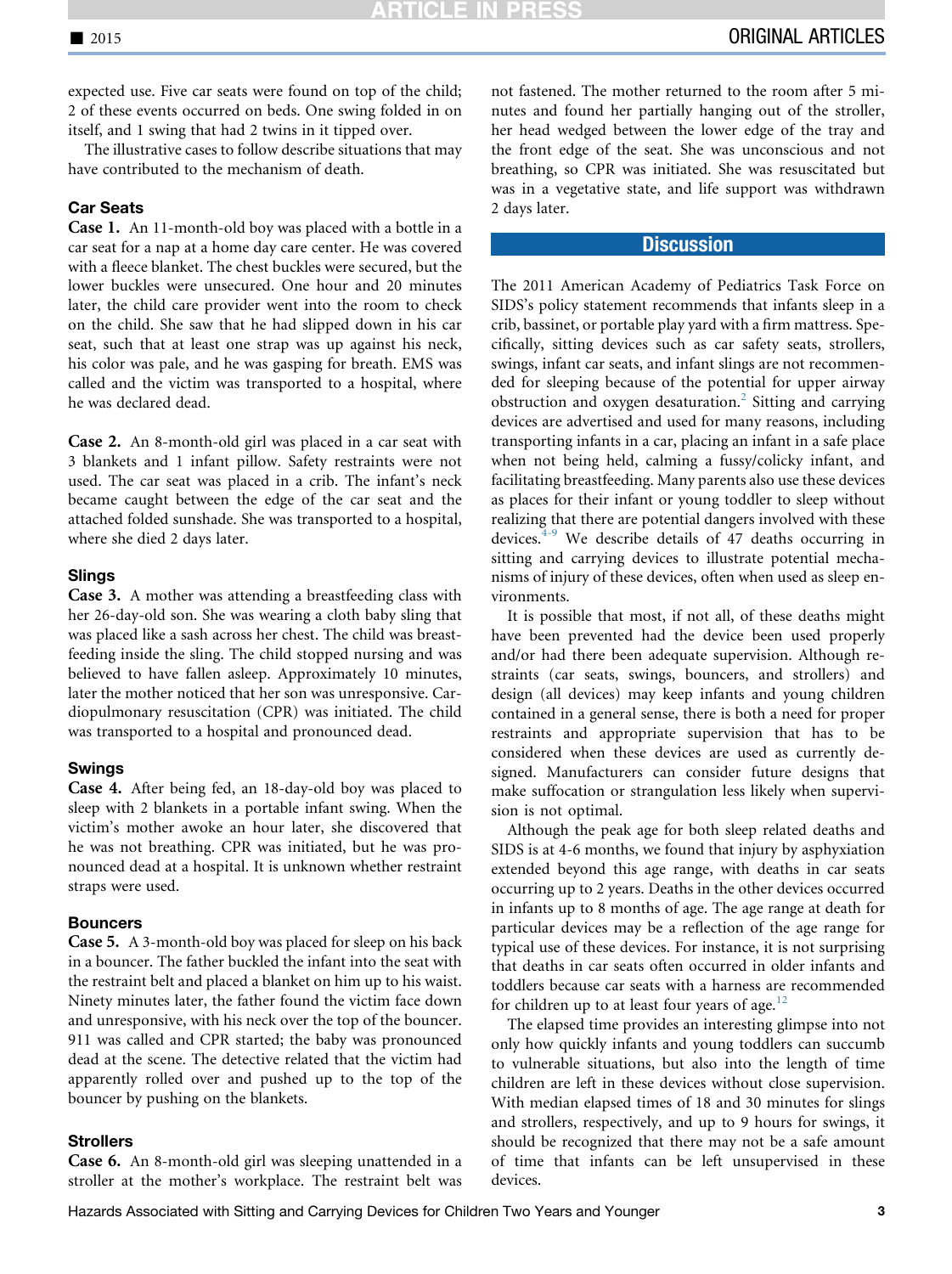## THE JOURNAL OF PEDIATRICS . www.jpeds.com Vol. 1, No. 1

There were 2 main mechanisms for death in car seats, with 52% of the victims dying from strangulation by the car seat restraint straps, and 48% dying from positional asphyxia. In addition, 89% of the car seat deaths with a documented location occurred outside of the car. Inferring from our and others' data, an infant in a properly positioned car seat, in a car, with the straps properly attached is at little risk of suffocation or strangulation. Bamber et al $^{13}$  $^{13}$  $^{13}$  found "no cases of previously healthy infants dying unexpectedly in a car seat when it was being used appropriately." The problem occurs when car seats are used as sleeping devices in the home. They are not stable outside of a car and can topple over when not secured (ie, by a seatbelt), which can put a restrained or partially restrained infant in a compromising position, as illustrated in 2 of our cases.

Juvenile product standards typically are developed by ASTM International (formerly the American Society for Testing and Materials) using a consensus-based approach with participants from industry, consumer groups, and government. The industry standard for hand-held infant carriers (ASTM F2050) requires a warning on the car seat to address this hazard.<sup>[14](#page-4-0)</sup> The warning states: "NEVER leave child unattended," and "Suffocation Hazard: Infant carrier can roll over on soft surfaces and suffocate child. NEVER place carrier on beds, sofas, or other soft surfaces."

Caregivers may be tempted, for the infant's comfort, to unfasten the restraints on car seats once the child is out of the car, assuming that the straps are no longer needed. Partially buckled children present a very dangerous situation because the infant can move and become entangled on the loose straps. The ASTM standard also has a warning with an illustration stating that this has occurred: "Warning: Children have STRANGLED in loose or partially buckled harness straps. Fully restrain the child even when carrier is used outside the vehicle." We surmise that many parents feel a car seat is a "safe" environment because it provides clear protection in the event of a car crash. The unfortunate irony is that the mechanism that makes an infant so safe in a car, ie, buckled straps, may be extremely hazardous when used incorrectly.

In slings, swings, bouncers, and strollers, all of the deaths were from positional asphyxia, except one swing death that had an unclear cause of death. The latter 3 devices often have straps included, but these straps are not as substantial as the straps used in a car seat. The straps in swings, bouncers, and strollers are often thinner in width and designed with a waist and a crotch restraint, ie, a 3-point harness. Although a 3-point harness might provide some positioning help, if the harness is not tightened it will not prevent infants from getting themselves into positions that compromise their airways. In addition, if there is soft bedding (blankets, pillows) in the device, the infant could asphyxiate by moving in the device so that the airway is compromised by the soft bedding. Often, the case reports do not contain enough information to ascertain how tightly the restraints were fastened. The most recent version of the standard covering swings (ASTM F2088) requires shoulder straps if the seat back is greater

than 50 degrees from horizontal.<sup>[15](#page-4-0)</sup> If the shoulder straps are used by caregivers according to the manufacturer's instructions, they may prevent many of the problems associated with improper adjustments of 3-point harnesses. Because such restraint systems may be ignored by consumers or used incorrectly, a passive restraint system might prove more effective.

Slings present a particular challenge because, unless there is constant supervision of neck angle and airway patency, it is very easy for an infant's airway to be compromised in a short period of time. Slings with designs that do not easily allow the caregiver to view the infant's face are particularly worrisome because the infant's face may be occluded by the caregiver's body. Caregivers who own slings that do not keep the baby "visible and kissable" at all times should not use those prod-ucts. CPSC recommendations should be followed.<sup>[16](#page-4-0)</sup>

The limitations of this study are largely due to the data source. CPSC investigations are conducted in response to specific incidents involving a product, which immediately creates bias. In addition, this review encompassed a variety of designs and models for each of these products. Furthermore, because reporting is voluntary and ongoing, this review should not be considered a comprehensive, but rather a minimum accounting of deaths associated with sitting devices; nor is it intended to represent a statistical sample of such deaths. Because there are no data about how many infants are placed in these devices, and because this review represents an unknown proportion of these deaths, this study does not make any attempt to calculate rates of death or risk due to the aforementioned factors. In addition, SIDS deaths were not included in this dataset. Therefore, there may be additional risk factors for death that were not evident in this review. Finally, reports are anecdotal, there is much variability in the type and amount of information available for each case, and these deaths are unwitnessed, which makes identifying the true cause of death difficult. CPSC strongly discourages the drawing of any inferences based on the year-to-year increase or decrease shown in the reported data.

Infants and young children should not be left unsupervised (awake or asleep) in a sitting or carrying device. Infants and young children of any age should never be in a car seat with unbuckled or partially buckled straps. Car seats with a child inside should never be placed on a soft or unstable surface because the car seat can tip over or fall. Infants in bouncers, strollers, and swings may be able to maneuver into positions that could compromise their airway; straps on these devices may not prevent infants from getting into hazardous situations. Parents should ensure that infants cannot twist their heads into soft bedding or slump forward in a seat; and parents should always use the restraints provided according to manufacturer's instructions. Slings are particularly hazardous because of their design and the ease with which an infant's airway can be collapsed. If used, the baby's face should be visible, not covered by any fabric, the chin should not be compressed into the chest, and the face should be above